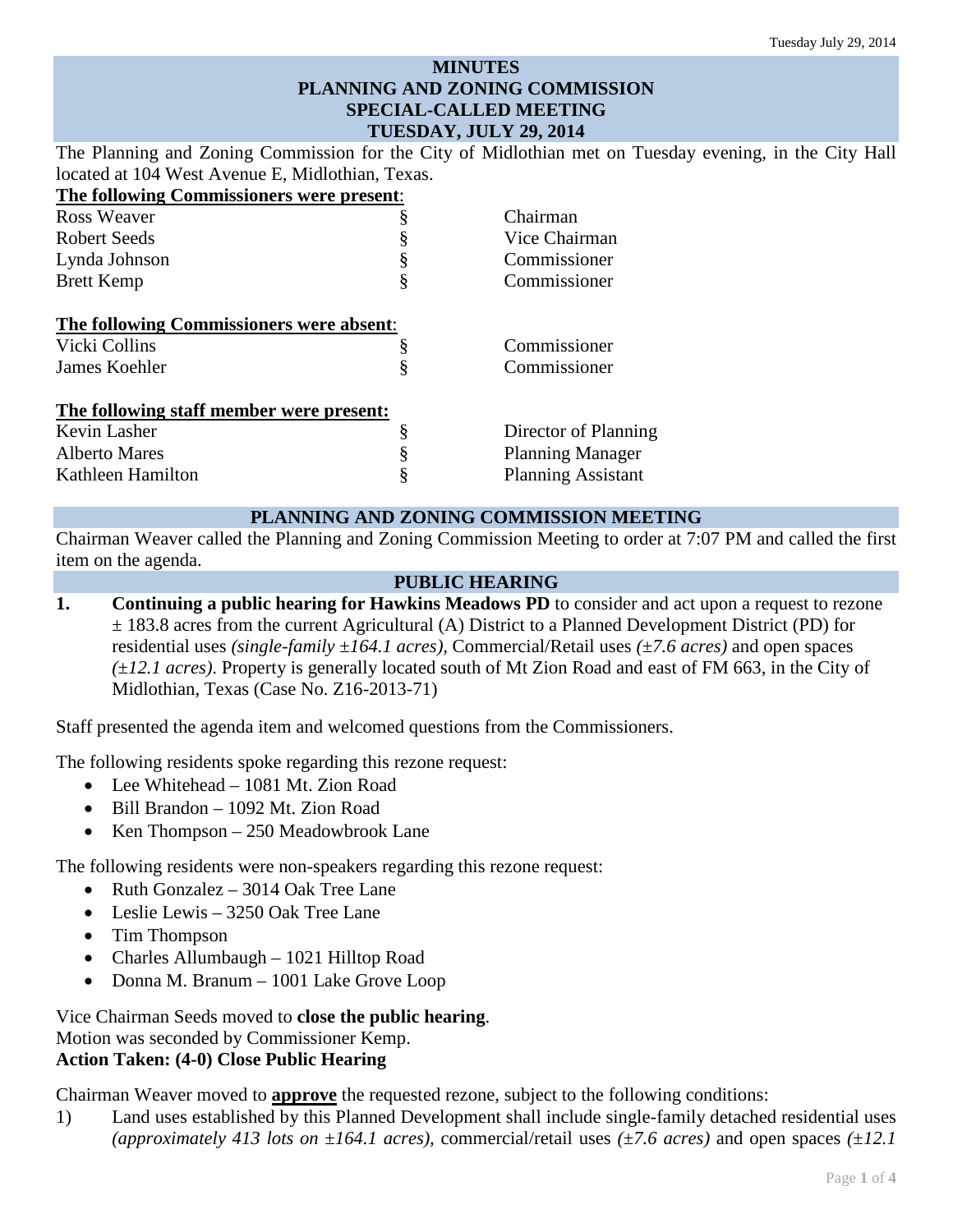*acres with* ±*3.1 acres* of pond-related features) and shall conform to the land use and lot configuration shown on the approved site plan attached hereto as Exhibit C.

- 2) The lot widths in the residential areas shall range from 60 feet to 100 feet with the standards for each lot listed below:
	- *a) 60-foot wide lots* 
		- i) 109 lots or 26.4% of overall lot count
		- ii) Minimum house size of 2,000 square feet
		- iii) Minimum 20% lots shall have side, rear or J-swing garages (minimum 22 lots)
		- iv) Minimum 100-foot lot depths
	- *b) 70-foot wide lots* 
		- i) 79 lots or 19.1% of overall lot count
		- ii) Minimum house size of 2,200 square feet
		- iii) Minimum 75% lots shall have side, rear or J-swing garages (minimum 60 lots)
		- iv) Minimum 100-foot lot depths
	- *c) 80-foot-wide lots* 
		- i) 190 lots or 46% of overall lot count
		- ii) Minimum house size of 2,400 square feet
		- iii) Minimum 75% lots shall have side, rear or J-swing garages (minimum 143 lots)
		- iv) Minimum 100-foot lot depths
	- *d) 100-foot-wide lots*
		- i) 35 lots or 8.5% of overall lot count
		- ii) 100-foot-wide Estate lots adjacent to the new City Sports Complex
		- iii) Minimum house size of 2,600 square feet
		- iv) Minimum 75% lots shall have side, rear or J-swing garages (minimum 27 lots)
		- v) Minimum 100-foot lot depths
- 3) The building setbacks in the residential areas shall be as listed below. The setbacks for the nonresidential areas.
	- a) Building Setbacks:
		- a. Front varies from 15 to 25 feet.
			- i. Houses with front entry and rear entry garages are to have a 25-foot front setbacks.
			- ii. Side entry garages or J-swing garages are allowed to have a 20-foot front setback.
			- iii. Houses with a  $3<sup>rd</sup>$  car garage may be allowed a front setback of 15 feet.
		- b. Rear  $-20$  feet.
		- c. Side Setbacks (based on lot width):
			- i.  $60s 5'$  setbacks on each side (5/5)
			- ii. 70s &  $80s 10$  feet on each side (10/10); or 5 feet on one side & 15 feet on the other side (5/15) if utilizing a side or rear entry garage
			- iii.  $100s 10$  feet on each side (10/10); no modified setbacks for side or rear garages.
- 4) In all cases, all garages doors shall be a placed a minimum 20 feet from the front property line. In no cases shall more than 4 garages be allowed on each lot.
- 5) Any  $3<sup>rd</sup>$  or  $4<sup>th</sup>$  garages may face the front of a lot provided said garages are screen by a porte-cochere or other architectural feature, or be setback a minimum 50-feet from the fronting right-of-way.
- 6) All garages shall have carriage-style garage doors with a simulated wood color and texture with matching compatible accessories.
- 7) Single-family houses shall have façade step backs with a minimum 3 front planes and minimum step backs of 2 feet each.
- 8) The overall maximum height of the residential houses shall be 36 feet to the top plate of framing.
- 9) Residential roof pitches shall be 8:12 and comply with all other applicable building codes related to roofing.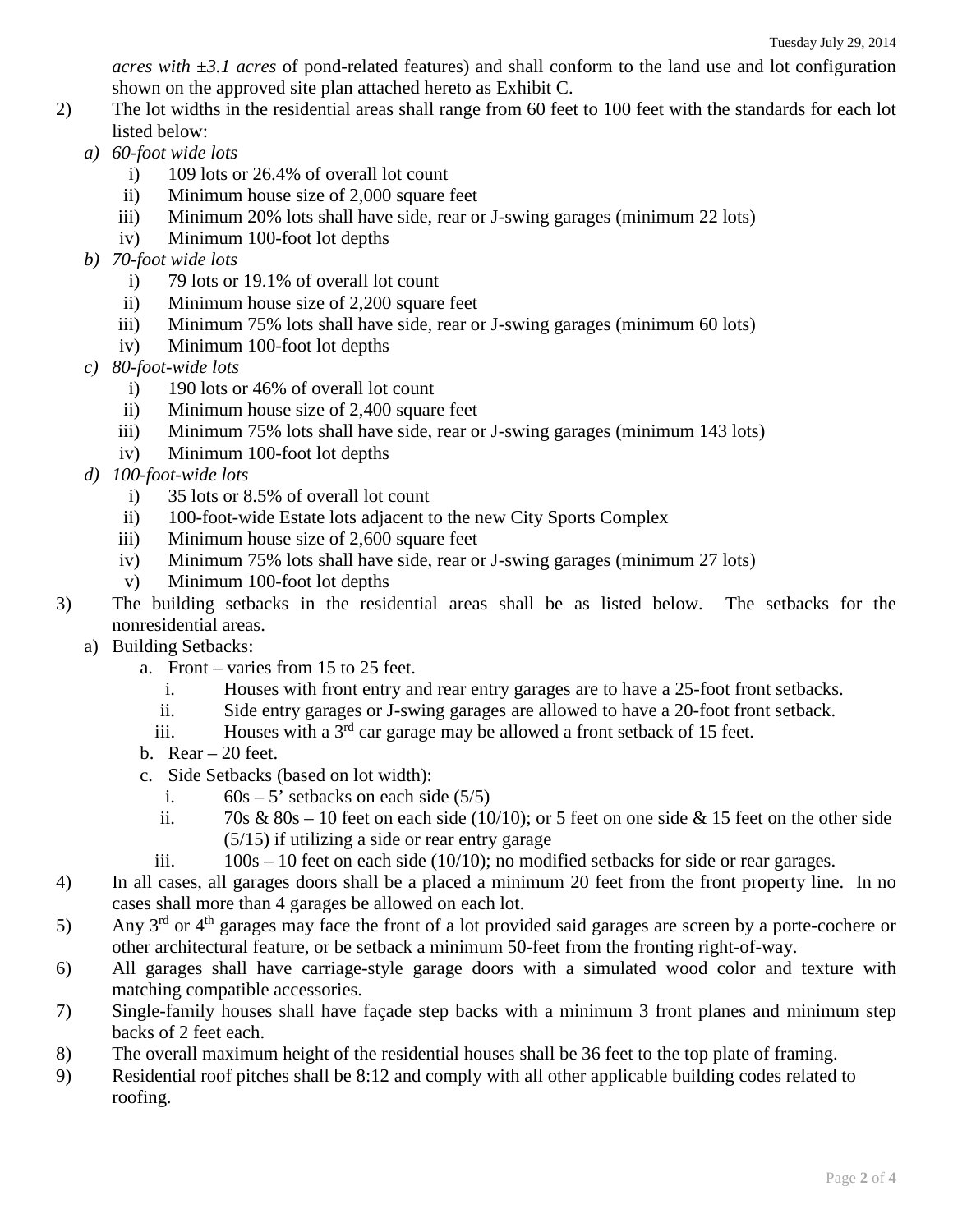- 10) A minimum of 15% of all homes shall have large, sitting-style front porches with a minimum 5-foot width. Front porches may protrude into the front building line provided they do not extend into the 15 foot front building line.
- 11) Residential elevations shall only be repeated every  $4<sup>th</sup>$  lot. No repeat elevations shall be allowed directly across the street.
- 12) Decorative community metal mailboxes shall match decorative streetlights and street signs. The mailboxes shall be uniform within each section of the subdivision. Individual brick mailboxes shall not be allowed.
- 13) The right-of-way for the southern extension of South 14th Street (from US Highway 287 Bypass) and the extension of Autumn Run/Hawkins Run Road (from FM 663 to Mt. Zion Road) shall be dedicated with this Planned Development. The connection onto FM 663 shall line up with the connection to the Autumn Run subdivision situated on the west side of FM 663.
- 14) The developer shall construct ½ of both South 14th Street and Hawkins Run Road (2 lanes each) and shall enter into a development agreement with the City to address other cost-sharing responsibilities regarding these roadways.
- 15) Both South 14th Street and Hawkins Run Road shall be flanked on each side by a 20-foot wide enhanced living landscaping buffer adjacent to residential lots to provide a natural screen between the roadway and the rear fences of the homes (instead of the required 6-foot masonry wall). The key elements in the landscaping buffer shall be 5-foot wide sidewalks, berms with a maximum slope of 3:1 planted with a mix of native plants. The berms shall meander and have varying heights to prevent uniformity. The plants shall have a variety of mature heights to provide visual enhancement to the traveling public. Overstory trees shall be planted at a spacing of 50 feet. Accent trees shall be planted at a spacing of 15-25 feet between overstory trees, depending on species. The plants used in the living landscape buffer and open spaces shall conform to the City's landscape species list.
	- a) A minimum of 50% of all required overstory and accent trees shall be of an evergreen variety for the purpose of maintaining year-around visual screening.
	- b) Said living buffers shall also include seasonal color beds that are changed and maintain by the Public Improvement District.
	- c) The Planning Director or designee shall approve the final design of the berm, associated landscaping, and placement of sidewalks. Any deviation from the approved plant material list shall be subject to the approval of the Planning Director or designee based on the species list provided in Section 4.5400 (Nonresidential Landscaping and Streetscaping Standard) of the Midlothian Zoning Ordinance.
- 16) The requirement to provide a 12,000-square foot equipped playground is waived due to proximity to the new Community Park provided that the developer work with the City to develop a dog park on a 2-acre tract straddling the subject property and the City's property at the south end of the Planned Development. The developer contributions shall consist of fencing, seating, landscaping, irrigation, lighting, garbage cans and pedestals with bag dispensers for pet waste. The Planning Director or designee shall review the specifications prior to construction. If a dog park cannot be established, the said playground shall be located within the development.
- 17) Decorative streetlights shall be provided at every intersection and every 600 feet thereafter. Decorative street signs shall match the decorative streetlights throughout the development.
- 18) Enhanced entry features shall be provided for this development along FM 663 and South 14 Street. These features shall include, but not be limited to, masonry/stone monuments, landscaping, irrigation, lighting, stamped/colored pavement at entries, etc. Such plans and locations shall be reviewed at the time of preliminary plat review.
- 19) A Public Improvement District (PID) shall be required to maintain the proposed landscaping within this corridor as well as many other open space features. The City will work with the developer to help establish the boundaries, maintenance responsibilities, fees, and other procedures affiliated with the PID.
- 20) The landscaping in all public areas and in the living landscape walls along the thoroughfares shall be irrigated and operated by an automatic controller. These systems shall be maintained by the Public Improvement District.